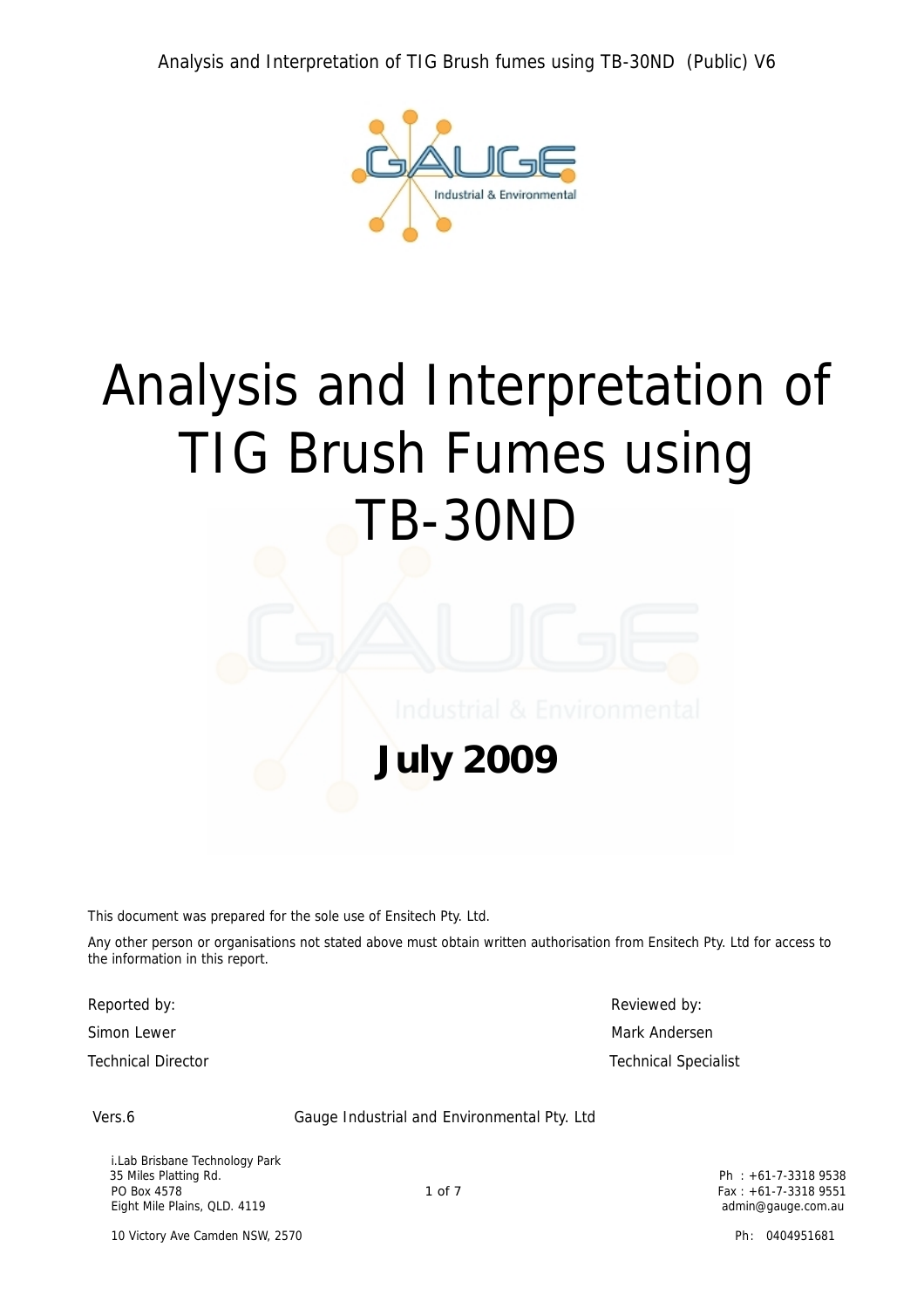# **Background**

The TIG Brush is a device which produces a low voltage, high current electrical output through a conductive brush which when used in conjunction with specific conductive liquids, removes iron based oxides from stainless steel TIG welds. The TIG Brush has safety and performance advantages over the traditional method of wiping the iron oxide stains with a pickling paste. Pickling paste is inherently hazardous to the operator and those surrounding due to its components hydrofluoric acid and nitric acid. This presents a severe toxic hazard in the vapour and contact form.

A phosphoric acid complex based solution is typically used with the TIG Brush however these are classified as dangerous goods (DG) and therefore suffer restrictions in transport, handling and even use on sites where non-DG chemicals are required. In early 2009, a new non-DG solution was developed named TB-30ND.

When the TIG Brush is used in its recommended manner on stainless steel TIG welds with any of the recommended solutions, fumes are emitted from the contact area between the conductive brush containing the acid solution and the steel it contacts. This study looks at the fumes emitted by the use of the TIG Brush when using TB-30ND.

## Study Aim

As TIG Brush operators are inside arms length distance from the point where these fumes are generated, it is sensible to know what the fumes are comprised of and what risk they present to the operator and the surrounding work area. Once this risk is determined, appropriate personal protective equipment and/or ventilation can be matched.

#### Study Hypothesis

There are three entities that can contribute to the fumes.

Entity 1: Stainless Steel Entity 2: TB-30ND Entity 3: TIG Brush fibres

# Entity 1: Stainless Steel.

Stainless steel is commonly defined as a steel alloy with a minimum of 10% chromium content by mass. It is a solid comprised of a combination of elements including iron, chromium, nickel, carbon, manganese, silicon, phosphorus and sulphur. Stainless steel is produced in a variety of grades. The difference between grades is the ratio of elements in the steel. The variations in elemental ratios give the metal varying qualities such as corrosion resistance, temperature resistance, weldability, strength, etc.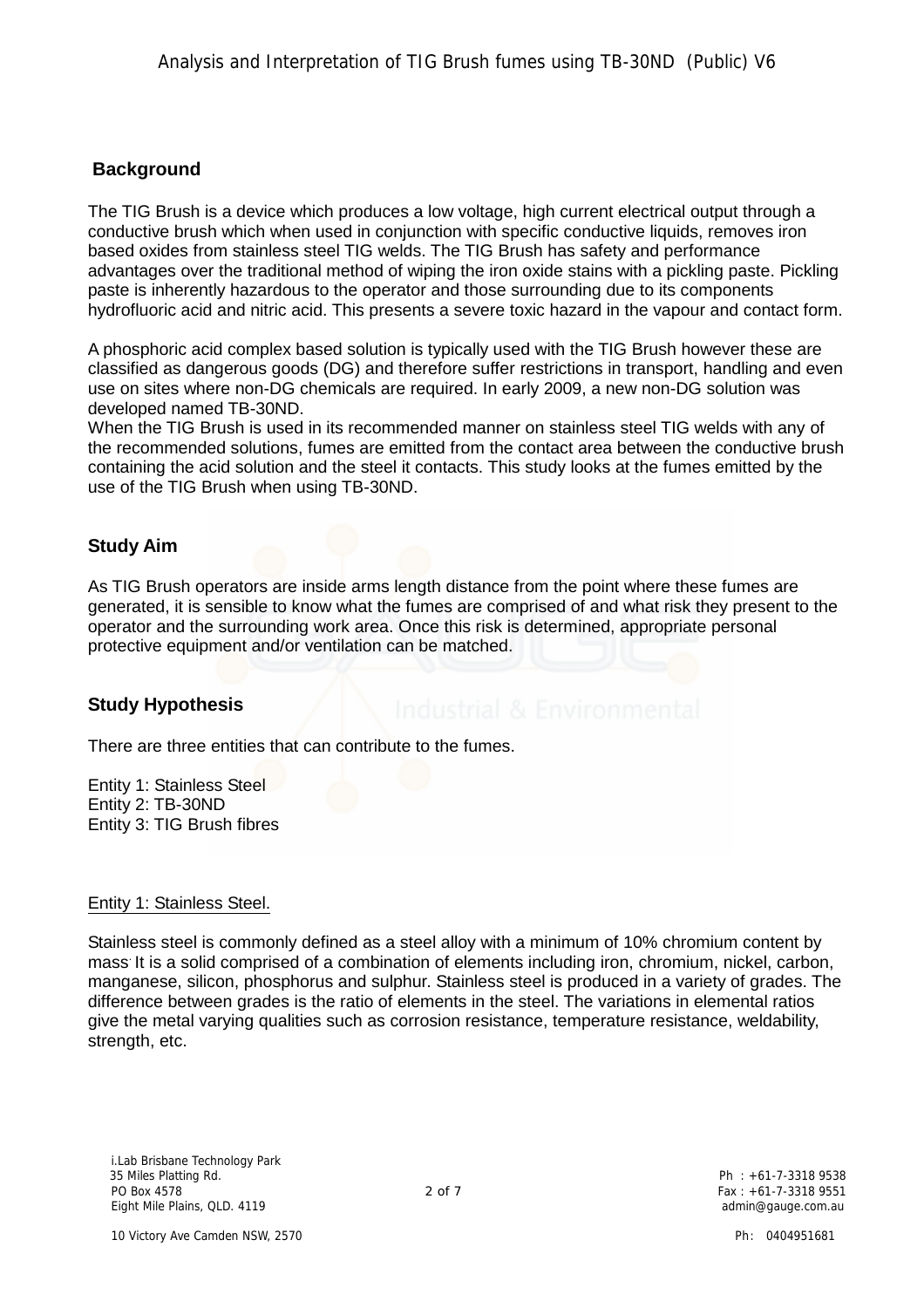The most common grades of stainless steel are 304 and 316. See below for their percentages of non-ferrous metals.

| tainless Steel<br>Grade | ৺০ ্<br>$\check{ }$   | $\bullet$<br>Volni | $\%C$ | $\frac{v}{0}$<br><b>IVIN</b> | % | υ,<br>7ο | $\%$<br>$\overline{\phantom{0}}$ |
|-------------------------|-----------------------|--------------------|-------|------------------------------|---|----------|----------------------------------|
| ು∪∸                     | ่⊃−∠เ                 | ¬–                 |       | <u>.</u> .                   | N | ・14し     |                                  |
| ◡                       | $\overline{h}$<br>. C | $\cdots$<br>∸      | UΟ    | 2. U                         | N | J45      |                                  |

Iron makes up the remainder of each composition.

The knowledge of the elemental composition of the steel is important in this study since chromium can form compounds that are known human health hazards.

Note: 316 stainless steel was used in this study.

#### Entity 2: TB-30ND Solution.

This solution is a combination of water, phosphorus salts, citric salts and proprietary additives. It contains small quantities of alcohol ethoxylate surfactants.

#### Entity 3: TIG Brush Fibres.

These are very stable but have the potential to degrade slowly due to the high temperature at the arcing points between the brush tip and the film of solution over the stainless steel. These are not expected to contribute significantly to the fumes due to the very low degradation rate.

#### Study Method

A 316 stainless steel plate with a 10cm long TIG welded strip showed extensive iron based oxidation immediately on the weld as well as a 5mm strip on both sides of the weld strip. The iron based oxidation manifests as a brown, red to black mark.

The TIG Brush can be set to a range of power settings designed for various grades of stainless steel. There is also a high power setting for electropolishing. The settings of 3B was used in this study since it is the setting recommended by Ensitech for this grade of stainless steel, and in testing worked effectively to remove the post- weld oxide marks.

The TIG Brush technique involves dipping the TIG Brush brush into the TB-30ND and then immediately drawing the tip of the brush over the dark marks on and around the weld strip. The electrical current creates a high temperature area on the surface of the stainless steel that accelerates the deoxidising action of the TB-30ND solution. The iron oxides are dissolved, releasing free ferric and ferrous ions and oxygen. It is through this process that fumes are created.

To simulate the typical use of the TIG Brush, a weld was cleaned for two minutes with dips into fresh TB-30ND every 20 seconds.

Placing an RO water moistened 11cm diameter No. 41 Whatman Ashless filter paper directly in the path of the fumes being emitted captured the fumes. The filter paper was placed 30cm from the

 i.Lab Brisbane Technology Park 35 Miles Platting Rd. Ph : +61 -7-3318 9538 PO Box 4578  $\overline{5}$  PO Box 4578  $\overline{5}$  PO Box 4578  $\overline{5}$  PO Box 4578  $\overline{5}$  Po Box 4578  $\overline{5}$ Eight Mile Plains, QLD. 4119 **and Fight Mile Plains**, QLD. 4119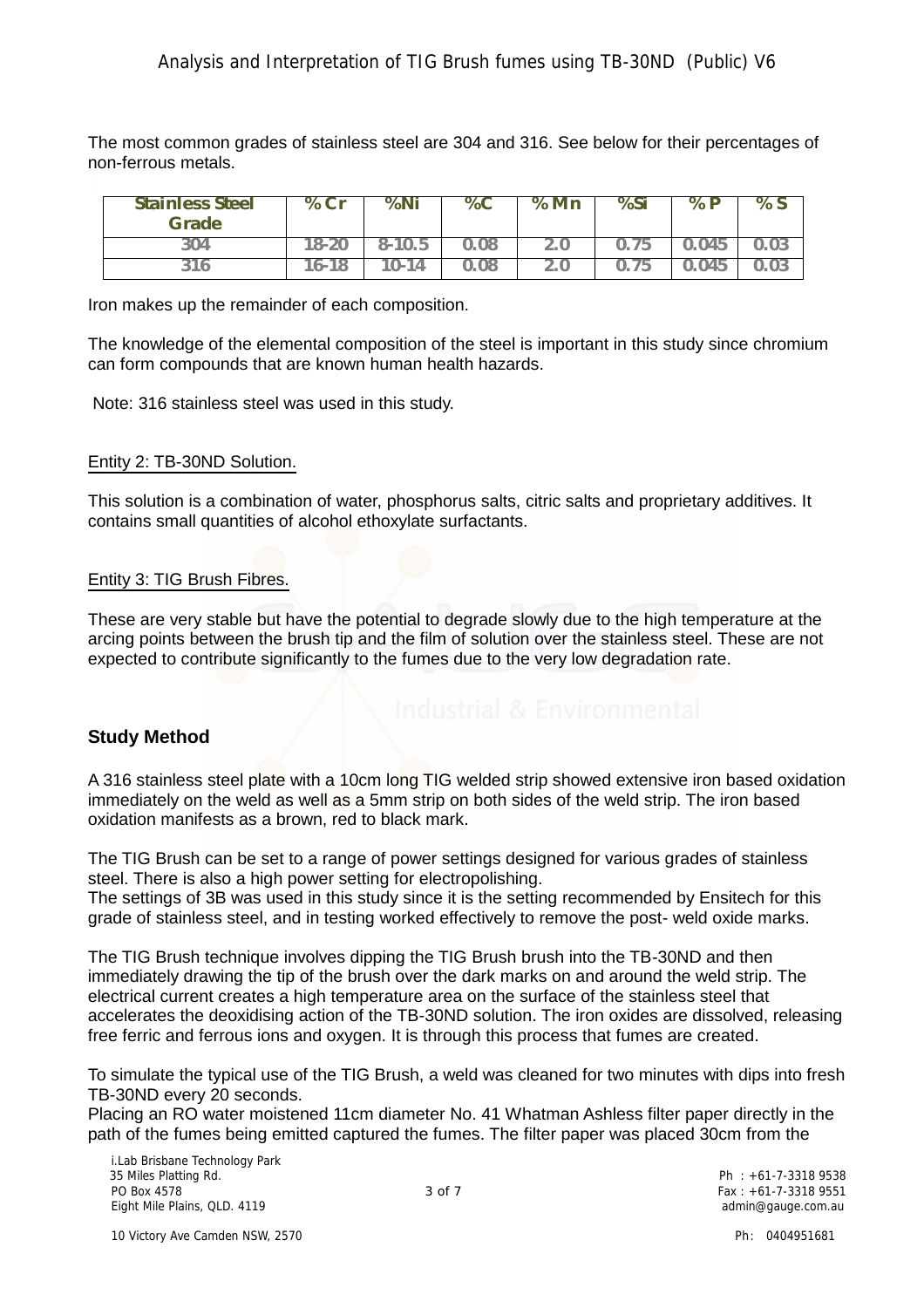metal surface to simulate an approximate minimum distance to an operator€s face. At the end of two minutes, the filter paper was sealed in a new polyethylene bag.

This process was repeated with a fresh filter paper.

Two separate filter papers the same as those used to capture fumes were individually sealed in plastic bags. These provided the analysis a set of blanks from which any contaminants could be subtracted from the test results.

All filter papers were analysed for inorganic components at the UNSW Analytical Laboratory.

Below are the results of the analysis expressed as an average between the results of the two test filter papers:

#### Table 1: TIG Brush Fume Inorganic Analysis

TIG Brush fume over two minutes Derived From

| Aluminium     | $0.30 \in g$        | TВ<br>$-30ND$          |
|---------------|---------------------|------------------------|
| <b>Boron</b>  | <0.01 €g            | Not significant        |
| <b>Barium</b> | <0.01 €g            | Not significant        |
| Calcium       | 15.5 €g             | TB<br>$-30ND$          |
| Cadmium       | <0.01 €g            | Not significant        |
| Chromium      | 0.57 €g             | Stainless steel        |
| Copper        | <0.01 €g            | Not significant        |
| <b>Iron</b>   | 9.40 €g             | Stainless steel        |
| Magnesium     | 1.56 €g             | TB .<br>$-30ND$        |
| Manganese     | 0.24 €g             | <b>Stainless Steel</b> |
| Sodium        | 61.8€g              | TB<br>$-30ND$          |
| Potassium     | $0.63 \in g$        | Not significant        |
| Nickel        | 0.46 €g             | Stainless steel        |
| Lead          | $< 0.01 \epsilon$ g | Not significant        |
| Zinc          | $< 0.01 \epsilon$ g | Not significant        |
| Chloride      | <0.01 €g            | Not significant        |
| Fluoride      | <0.01 €g            | Not significant        |
| Nitrate       | 20.0 €g             | ТB<br>-30ND            |
| Sulphate      | 5.5 €g              | Not significant        |
| Phosphate     | 164 €g              | TВ<br>$-30ND$          |
|               |                     |                        |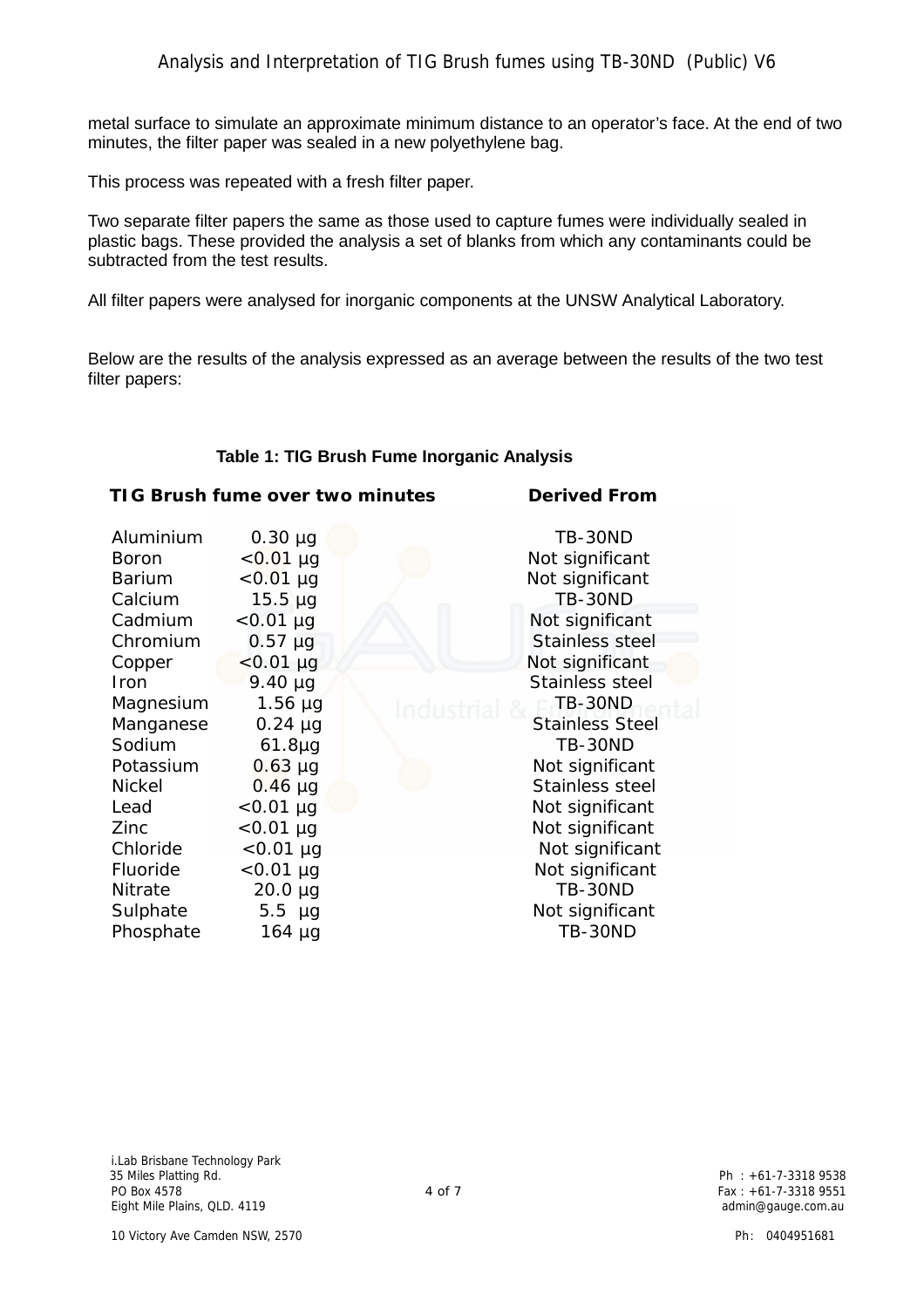Interpretation of Results

The interpretation of the fumes in this report is threefold

- 1. Determine what entities are present in the fumes
- 2. Determine what amounts are present in the two-minute fume generation period. This analysis gives a confident indication of what a user would to be exposed to if they had total contact with the fumes for two minutes.
- 3. By consultation with the Australian Federal Government Hazardous Substances Information System, assess the risk to worker safety. This is the foremost authority on workplace chemical hazard limits. This interpretation is in relation to the short-term exposure limits (STEL) as set by the HSIS and also referring to the Exposure standard time weighted average (TWA). STEL is referring to a short term (15 min. exposure limit) and TWA is based on an 8Hr day

(Note that whilst not analysed for in this study, the fumes are mostly comprised of water vapour from the heat placed on the TB-30ND). Of the approximately 2 mL of TB-30ND for each brush load, almost all of the water, (approximately 1mL) will be converted to steam and be the major component in the fumes.

In the analysis table, noted in this report as Table 1, the results are dominated by phosphates derived from the boiling of the phosphate salts in theTB-30ND.

Calcium and manganese are from the water component in the TB-30ND.

The next most prominent entities are those derived from the stainless steel. The presence of chromium, nickel, iron and manganese in the fumes indicate that the TIG Brush (together with the TB-30ND) activity is dislodging these elements from the metal surface. The ratio of these elements present in the fumes is quiet closely aligned with the ratios in the steel.

The relatively high iron content in the fumes is in fact a confirmation of the theory that the TIG Brush removes the iron oxide that makes up the dark staining after TIG welding.

Sodium levels were relatively high due to the monosodium phosphate in the TB30-ND.

All other entities are in extremely low concentrations and will not present a hazard to an operator whilst at these low levels. Further recommendations with respect to these elements will not be provided in this report.

Interestingly, the phosphate levels developed in TB30-ND fumes were significantly lower than the levels detected in the TB-25 study.

Chloride levels detected in this study were significantly lower than those found in the study of TB-25.

The workplace hazards from the TIG Brush fumes will therefore be due to the following:

- 1. phosphate
- 2. chromium
- 3. aluminium
- 4. sodium
- 5. nitrate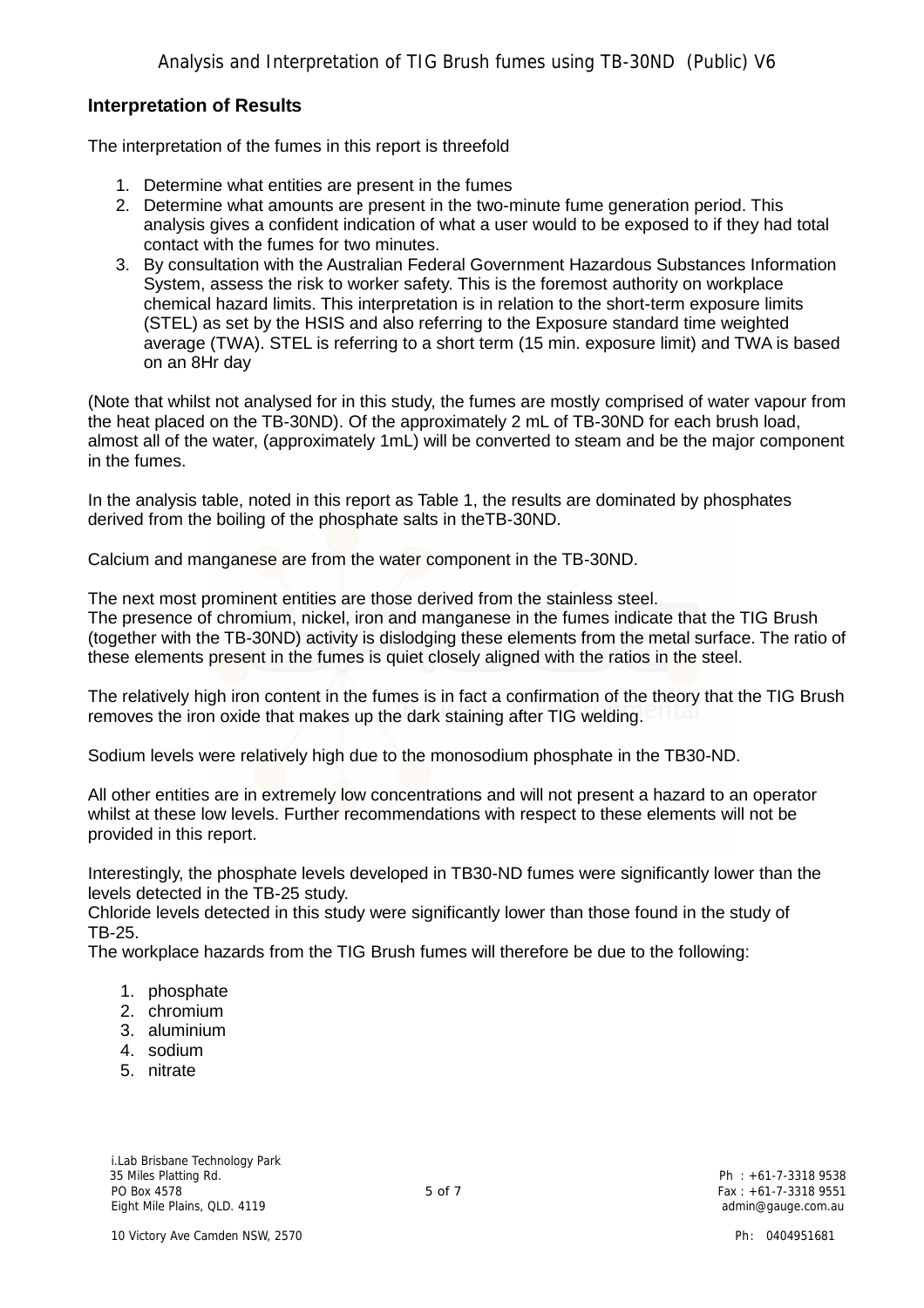Analysis and Interpretation of TIG Brush fumes using TB-30ND (Public) V6 1. Phosphate

The phosphate determined in the analyses is an expression of detected phosphorus. This will be derived from the breakdown of the phosphorus salts. Phosphorus will be present in the fumes mostly as the compound phosphorus pentoxide. All other forms will be extremely low and not approach the level of hazard of the pentoxide form.

The Australian HSIS does not have an exposure limit for this compound but the European Union has a •maximum workplace concentration, limit for it.

The EU specifies that the maximum workplace concentration for phosphorus pentoxide as an inhalable fraction is 2 mg/mƒ of workplace atmosphere. The 164ug (0.164mg) measured in this study was in a column of air estimated to be approximately 200L in the two-minute period. That represents a 0.833 mg/m<sup>3</sup> concentration of phosphorus pentoxide which is far below the EU limit.

#### 2. Chromium

The chromium detected in the fumes will be in three forms. The first and lowest amount will be metallic spatter that occurs when the chromium metal is placed under the heat of the TIG Brush. The heat will tend to ionise most of the chromium atoms thereby creating chromium oxides in the air. The metallic form represents a relatively minimal hazard.

The next form is the trivalent chromium oxide  $\text{Cr}_2\text{O}_3$ . This is a state that ionised chromium forms easily and readily in the heat of the TIG Brush environment.

The exposure limit as per HSIS is 0.5 mg/m<sup>3</sup>. If the entire chromium level detected was trivalent, we would have 0.57ug /approx 200L in this study which equates to 0.0028mg/m<sup>3</sup>. This is far below the HSIS recommendations.

The trivalent form of chromium can further ionise to the hexavalent form  $HCrO<sub>4</sub>$ . The HSIS exposure limit of 0.05mg/m<sup>3</sup> illustrates the higher toxicity of the hexavalent form compared to the trivalent form. The 0.0028mg total chromium/m3 air, is again far below the HSIS exposure limit.

#### 3. Aluminium

Aluminium can be toxic at relatively high levels with HSIS exposure limit being 2mg/m<sup>3</sup> for the most toxic forms. The 0.00195mg/m<sup>3</sup> aluminium detected in this study is far below the limit.

#### 4. Sodium

There are no HSIS limits for sodium exposure via inhalation. There is also no known health effects of inhaling sodium at the levels found in the TB-30ND fumes. Sodium from TB-30ND poses no known health effects.

#### 5. Nitrate

There are no HSIS limits for nitrate exposure via inhalation. There are also no known health effects of inhaling nitrates at the levels found in the TB-30ND fumes. Nitrates from TB-30ND poses no known health effects.